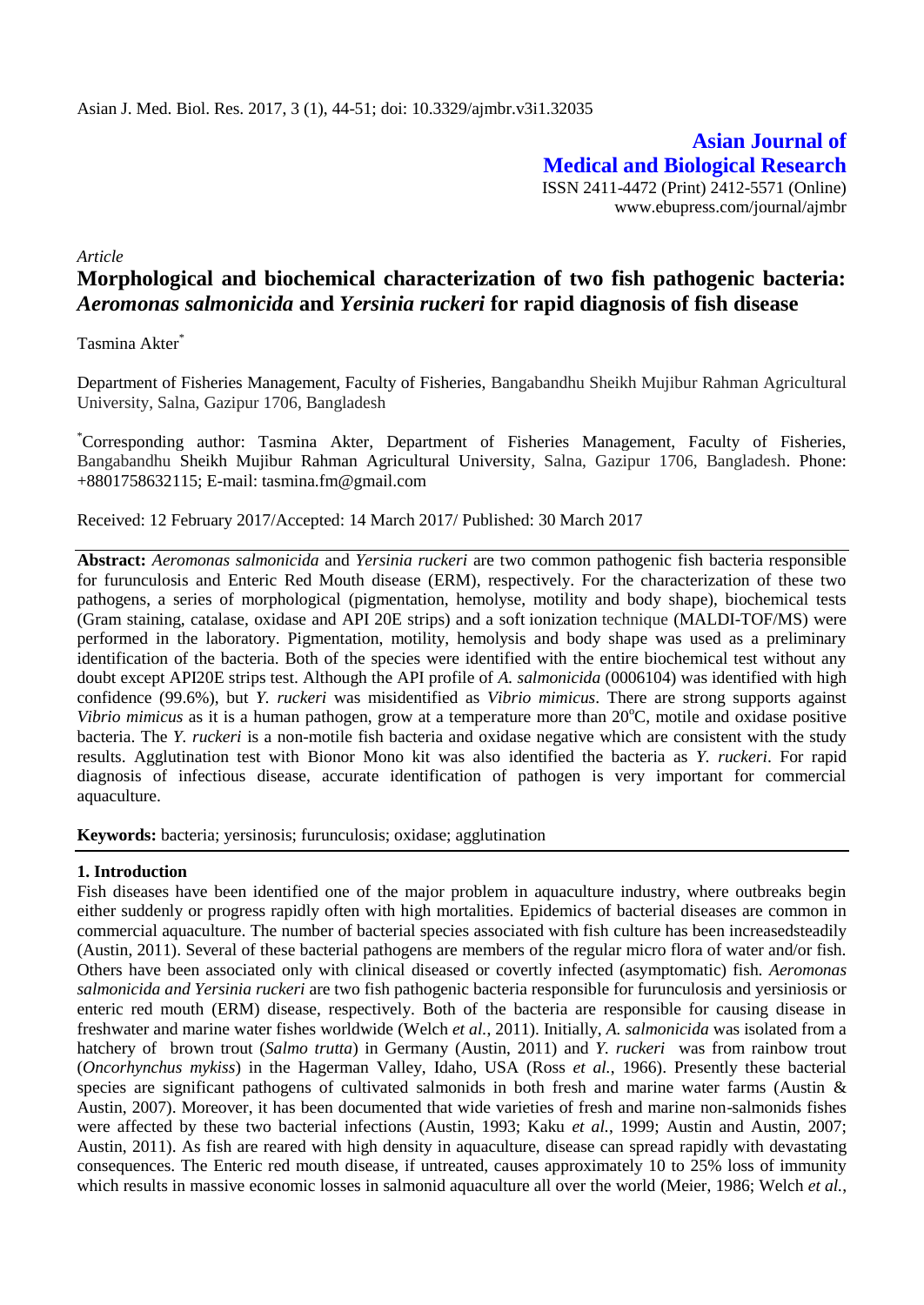2011). To control the diseases, it is essential to identify the causative agents associated with the infections. Identification of a microbial pathogens isolate usually follows a series of morphological, biochemical, immunological, and molecular techniques. For the identification of *A. salmonicida* and *Y. ruckeri* from affected fish farm, different morphological and biochemical test are practiced in the world wide (Stevenson and Daly, 1982; Wiklund *et al.*, 1993; Gudmundsdottir, 1998; Dalsgaard and Madsen, 2000; Welch *et al.*, 2011). The accurate identification of bacteria would help to take proper steps to control the disease before massive economical loss. The general objective of the study is to rapid identification and characterization of two fish pathogenic bacteria (*A. salmonicida* and *Y. ruckeri*).

## **2. Materials and Methods**

Isolation of fish pathogenic bacteria wascarried out in the laboratory of Technical University of Denmark (DTU). A number of morphological and standard biochemical tests were used for the identification of fish bacteria *A. salmonicida* and *Y. ruckeri*. The tests are described below:

## **2.1. Culture and dilution of bacteria**

Prior to the laboratory analysis, the collected pathological fish samples were cultured in a nutritive marine agar plate at 20° C for 48 hours. While *Y. ruckeri* grows with colorless colonies in the medium, the *A. salmonicida* form brownish colonies in the culture medium (Hanninen and Hirvela-Koski, 1997; Gudmundsdottir, 1998). To see the hemolysis, subculture of the sample were done in a fresh growth medium containing agar, meat and 5% calf blood. The cultured samples were diluted in physiological saline solution (PS) (0.9% [wt/vol] NaCl) (Schmidt *et al.*, 2000) in order to carry out the confirmation test for *A. salmonicida* and *Y. ruckeri.*

## **2.2. Motility, shape and hemolysis test**

Motility pattern and shape of the cultured bacterial samples were performed using an oil immersion microscope. Hemolytic characteristics were observed using blood agar plate in aerobic condition.

## **2.3. Gram staining**

As a primary aid a rapid non-staining potassium hydroxide (KOH) method was used for the identification of the Gram reactions (Buck, 1982). To perform the test, 3% aqueous KOH solution was used. Formation of gel and string within 5-60 seconds with the KOH was recorded gram negative bacteria while no strings with loop identify the Gram positive bacteria.

## **2.4. Cytochrome oxidase and catalase test**

Cytochrome oxidase and catalase are two enzyme-based tests played a crucial part in bacterial identification. Commercially prepared paper disk that contains substrate 1% tetramethyl-p-phenylenediamine dihydrochloride was used for oxidase test. When the enzyme present in bacteria, it oxidizes the reagent (tetramethyl-pphenylenediamine) to (indophenols) purple color end product. In case of absence of the enzyme, the reagent remains reduced and is colorless. For the catalase test of bacteria, commercially available 3% Hydrogen peroxide (H2O2) was used (Versalovic *et al.*, 2011). Catalase positive reactions of the bacteria are evident by immediate formation of gas bubble formation with the  $H_2O_2$ . In case of no formation of bubbles was recorded after 20 to 30 seconds, therefore, it was considered as a negative catalase test.

## **2.5. Agglutination**

For the identification of *Y. ruckeri*, Agglutination test was performed for the one sample that did not perform any color in agar culture. For rapid agglutination test of *Y. ruckeri*, a Bionor Mono kit was used, which was developed by a Norwegian diagnostic company (BIONOR AS). These kits use latex particles coated with specific polyvalent sheep antisera against numerous bacterial pathogens such as *Y. ruckeri* (Mono-Y) (Romalde *et al.*, 1995).The Mono-Yr test reagent contains of monodisperse particle coated with antibodies and it forms a granular particle agglutination pattern when mixed with the sample consists *Y. ruckeri*. A clear agglutination within 30 S after mixing the test reagent with the bacteria was considered as positive results and in case of no agglutination the test was considered negative. To obtain maximum reliability, the kit consists a control reagent was used, containing of mono-dispersed particles coated with non-specific protein. *Y. ruckeri* does not give an ordinary agglutination with the control reagent.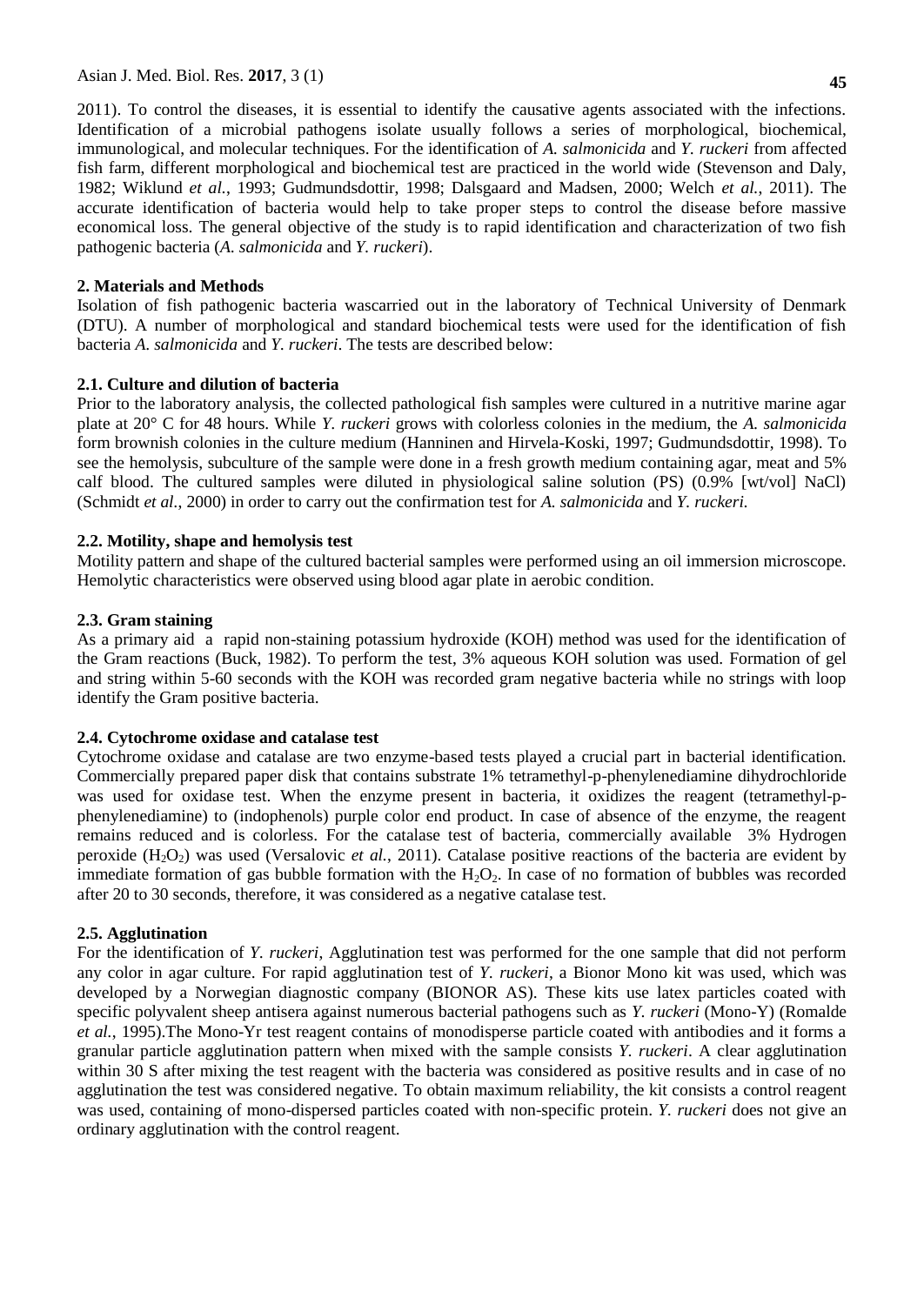#### **2.6. Analytical Profile Index** (**API) strips test**

For rapid diagnosis of fish pathogen, an Analytical Profile Index (API) strips test was performed. The commercial miniaturized API-20E system (BioMerieux) was used for this biochemical test. Suspension of inoculate bacteria was prepared with sterile saline water. After incubation at  $20^{\circ}$ C for 48 hours, the color change of the strips were compared with the standard API Reading Scale (color chart) and the results (positive or negative) were recorded on a sheet triplets by black triangles for further scoring. The oxidase was performed separately and was recorded on the API test result sheet, which constitutes the  $21<sup>st</sup>$  test.

#### **2.7. Interpretation of API strips test**

The results of the API strip tests were obtained with the numerical profile. On the triplets result sheet, the tests were marked into three groups with a given value of 1, 2 and 4 for each group. The score was added only for the positive tests in each triplet. The possible highest and lowest score for a triplet are 7 and 0, respectively. By adding together the values for the positive reactions within each group, a 7 digit profile number was obtained for the 20 tests of the API 20E strips. The 7-digits numerical profiles were put into a computerized database (apiweb V5.0) for the identification of organisms.

#### **2.8. Matrix assisted laser desorption ionization time-of-flight (MALDI-TOF) mass spectrometry (MS)**

The MALDI-TOF is a rapid, inexpensive and accurate bacterial identification technique compared to conventional phenotypic and molecular techniques (Biswas and Rolain, 2013). This test was performed for the identification of fish pathogenic bacteria. Small colonies of cultured bacteria were placed in a cell of a stainless steel target plate (UV-absorbing MALDI-TOF sample plate). Three cells were used for the each bacterial sample and the cells were marked as A1, A2, A3 for the *A. salmonicida* and A4, A5, A6 for the *Y. ruckeri*. One drop of matrix solution (alpha-cyano-4-hydroxycinnamic acid (HCCA) which absorbs laser energy) was added into the bacterial colonies of the cells and kept it for a few minutes to dry. The prepared plate was then put on a fixed, pulsed laser beam (Bruker Biotyper MALDI Automation Control software) for analyzing the samples. The results were recorded electronically in a database.

## **3. Results**

Primarily, *A. salmonicida* and *Y. ruckeri*were characterized on the basis of colony morphology and biochemical test results (Gram stain, cell morphology, motility, haemolyse, cytochrome oxidase, and catalase activity) (Table 1). Then, API 20E strips (Biomerieux), agglutination (BioNor Mono Yr) and MALDI-TOF/MS test were performed for the confirmation of the experimental bacteria.

## **3.1. Morphology**

After 48 hours of incubation, single brown pigmented colony of *A. salmonicida* and colorless single colony for *Y. ruckeri* were observed in new culture medium. *A. salmonicida* cultured sample in agar medium showed brown pigment. The same bacteria were observed non-motile and coccoid rod shaped. Some of the cells were attached each other and several bacterial cells formed chain. Further, *Y. ruckeri* cultured sample didn't show any color, they are non-motilile and rod shaped cells when observed under oil immersion microscope. Unlike *A. salmonicida*, it did not display any chain formation under microscope. Although from the blood agar medium culture *A. salmonicida* was identified as hemolysis positive, *Y. ruckeri* showed negative reaction.

## **3.2. Gram staining, oxidase and catalase test**

Both of the cultured bacteria showed viscous, slime string with the Gram staining method (3% KOH) (Table 1). It was indicated that the bacteria (*A. salmonicida* and *Y. ruckeri*) were gram negative (Buck, 1982). *A. salmonicida* showed positive reaction with oxidase test as dark purple color was found within 10 seconds. *Y. ruckeri* didn't show any color, indicates that it is negative with oxidase test. Both of the species have shown catalase positive test with  $3\%$  H<sub>2</sub>O<sub>2</sub>.

## **3.3. Agglutination test**

The non-pigmented cultured bacterial sample was showed granular particles when mixed with the Mono-Yr test reagent (Figure 1a). There was no ordinary agglutination found when mixed with the control reagent (Figure 1b). The observed results indicate that the cultured colonies contained *Y. ruckeri* species.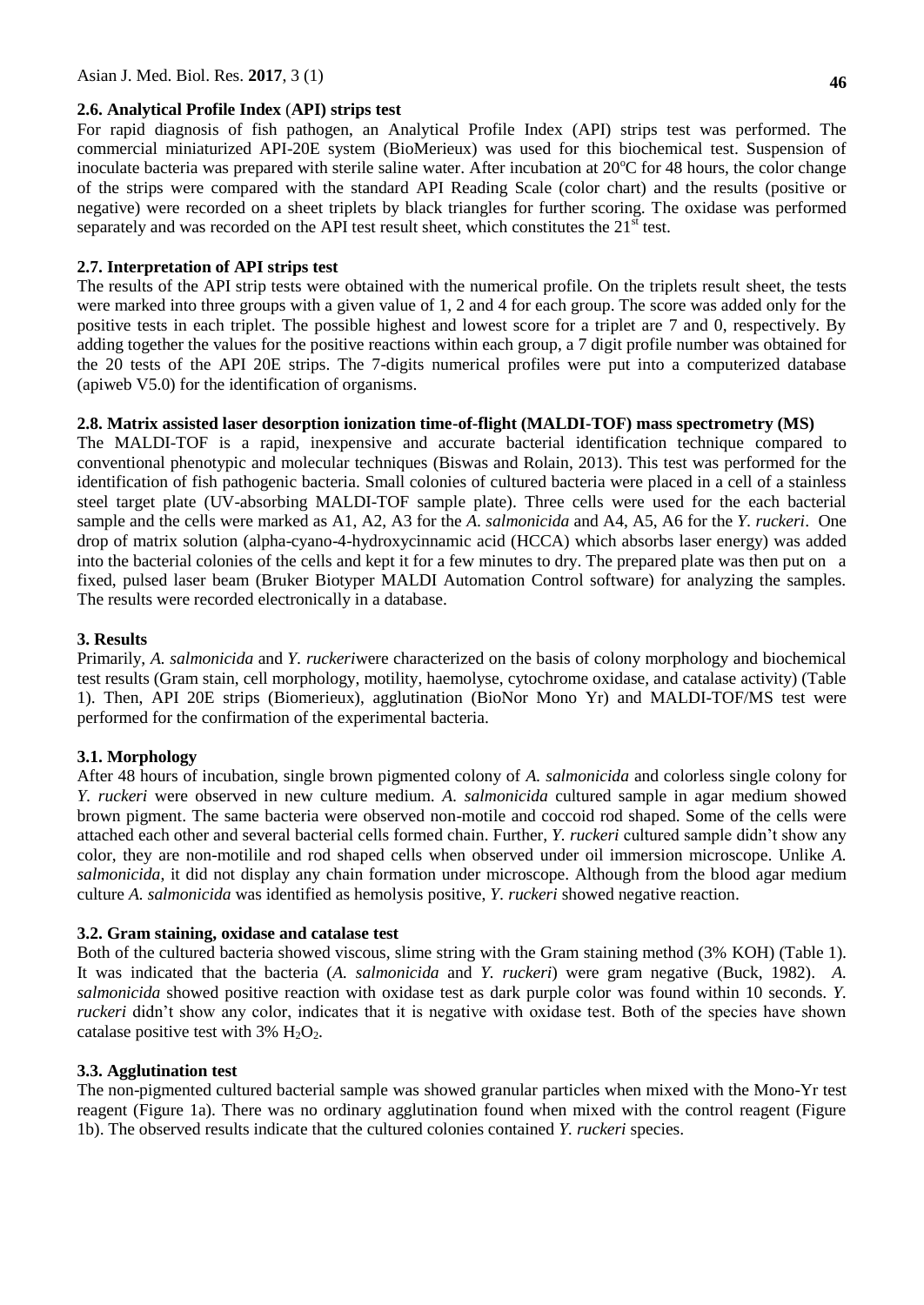| <b>Characteristics</b> | A. salmonicida    | Y. ruckeri        |
|------------------------|-------------------|-------------------|
| Motility               | Non-motile        | Non-motile        |
| Shape                  | Coccoid rod       | Rod               |
| Gram staining (3% KOH) | Gram negative (-) | Gram negative (-) |
| Haemolyse              | $^+$              |                   |
| Pigmentation           | $^{+}$            |                   |
| Catalase               | $^+$              |                   |
| Oxidase (Cytochrome)   |                   |                   |
| Agglutination          |                   |                   |

**Table 1. Morphological and biochemical characteristics of fish bacteria** *A. salmonicida* **and** *Y. ruckeri.*

+ and – indicate positive and negative reaction, respectively

|           |  |  | Table 2. Scores obtained from the API 20E strips test for the study of fish bacteria (A. salmonicida and Y. |
|-----------|--|--|-------------------------------------------------------------------------------------------------------------|
| ruckeri). |  |  |                                                                                                             |

| <b>Tests</b> | <b>Active ingredients</b>                       | A. salmonicida | No.<br>of<br>code | <b>Total</b><br>code | Y. ruckeri | No.<br>of<br>codes | <b>Total</b><br>code |
|--------------|-------------------------------------------------|----------------|-------------------|----------------------|------------|--------------------|----------------------|
| <b>ONPG</b>  | 2-nitrophenyl- <sup><math>\beta</math></sup> D- |                | $\overline{0}$    | 0                    | $^{+}$     |                    | 5                    |
|              | galactopyranoside                               |                |                   |                      |            |                    |                      |
| <b>ADH</b>   | L-arginine                                      |                | $\theta$          |                      |            | 0                  |                      |
| <b>LDC</b>   | L-lysine                                        |                | 0                 |                      | ┿          |                    |                      |
| ODC          | L-ornithine                                     |                | 0                 | $\boldsymbol{0}$     | $\! +$     |                    | 3                    |
| <b>CIT</b>   | Trisodium citrate                               |                | 2                 |                      | $\! +$     |                    |                      |
| H2S          | Sodium thiosulfate                              |                | 0                 |                      |            | 0                  |                      |
| <b>URE</b>   | Urea                                            |                | $\theta$          | 0                    |            | 0                  | $\boldsymbol{0}$     |
| <b>TDA</b>   | L-tryptophane                                   |                |                   |                      |            |                    |                      |
| <b>IND</b>   | L-tryptophane                                   |                | 0                 |                      |            |                    |                      |
| <b>VP</b>    | Sodium pyruvate                                 |                | $\theta$          | 6                    |            | 0                  | 6                    |
| <b>GEL</b>   | Gelatin                                         |                |                   |                      | $\! +$     |                    |                      |
| <b>GLU</b>   | D-glucose                                       |                |                   |                      | $\! +$     |                    |                      |
| <b>MAN</b>   | D-manitol                                       |                |                   |                      | $\! +$     |                    |                      |
| <b>INO</b>   | Inositol                                        |                |                   |                      |            |                    |                      |
| <b>SOR</b>   | D-sorbitol                                      |                |                   |                      |            |                    |                      |
| <b>RHA</b>   | L-rhamnose                                      |                |                   | 0                    |            |                    | $\overline{0}$       |
| <b>SAC</b>   | D-sucrose                                       |                |                   |                      |            |                    |                      |
| <b>MEL</b>   | D-melibiose                                     |                |                   |                      |            |                    |                      |
| <b>AMY</b>   | Amygdalin                                       |                | 0                 | 4                    |            | 0                  | $\overline{0}$       |
| <b>ARA</b>   | L-arabinose                                     |                |                   |                      |            |                    |                      |
| OX           | Tetramethyl-p-                                  | $^{+}$         | 4                 |                      |            | 0                  |                      |
|              | phenylenediamine                                |                |                   |                      |            |                    |                      |

+ and - indicate positive and negative reaction, respectively

## **Table 3. Identification of fish bacteria using MALDI-TOF/MS Biotyper.**

| Cells No.      | <b>Analytic name</b> | Organisms best match | Score value | Organisms $(2nd Best Match)$ | Score value |
|----------------|----------------------|----------------------|-------------|------------------------------|-------------|
| A1             | $(+++)$ , B          | A. salmonicida       | 2.546       | A. salmonicida               | 2.545       |
| A <sub>2</sub> | $(+++)$ , B          | A. salmonicida       | 2.572       | A. salmonicida               | 2.552       |
| A <sub>3</sub> | $(+++)$ , B          | A. salmonicida       | 2.616       | A. salmonicida               | 2.587       |
| A4             | $(-)$ , C            | No peaks found       | < 0         | No peaks found               | $<$ 0       |
| A5             | $(+++)$ , B          | Y. ruckeri           | 2.689       | Y. ruckeri                   | 2.637       |
| A6             | $(+++)$ , B          | Y. ruckeri           | 2.545       | Y. ruckeri                   | 2.505       |

(+++), Highly probable species identification, (-), Not reliable identification

B, Genus consistency and condition of species consistency are not fulfilled

C, No consistency: Neither species nor genus consistency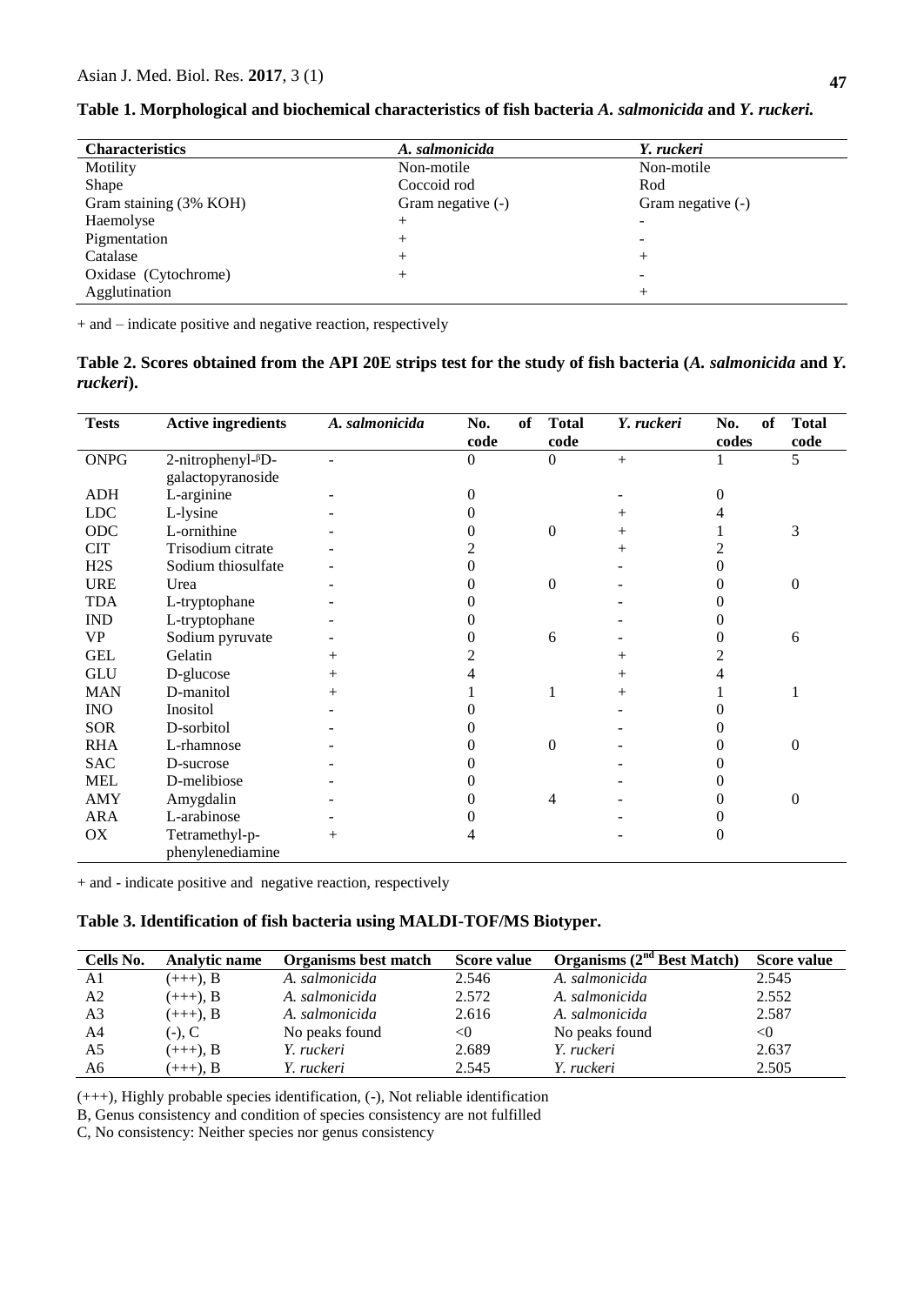

**Figure 1. Identification of** *Y. ruckeri* **using agglutination test (a) Granular particles with Mono-Yr test reagent (b) No particles with control reagent.**

## **3.4. API strip tests**

The results of the API tests were recorded in Table 2. The estimated 7 digit codes for the pigmented (*A. salmonicida*) and non-pigmented (*Y. ruckeri*) bacterial strains were 0006104 and 5306100, respectively. The computer database (apiweb V5.0) significantly identified the *A. salmonicida* (ID of 99.6%. and T value 0.97). Although the non-pigmented bacterial sample was recoded as *Y. ruckeri* from morphological and other biochemical tests, the apiweb misidentified this sample as a *Vibrio mimicus* with low confidence (ID 83.9% and T value 0.38).

## **3.5. MALDI-TOF/MS test**

In total, 6 cells of the MALDI-TOF plate were studied for two bacterial samples with MALDI-Biotyper system. Among the studied cells of MALDI-TOF plate, the recorded Biotyper score were more than 2.5 from the five cells, indicating highly probable to secure species identification (Table 3). No reliable identification was recorded from one cell (A4) of the non-pigmented bacterial colony (*Y. ruckeri*).

A score of 2.5 indicates highly acceptable species identification; assuming that there is a minimum of 5% score variation between the best match and different genera or species with closely related spectra. A high confidence score (>2.5) for the *A. salmonicida* were recorded from the first three cells of the stainless matrix plate (Table 3). While no result was observed from the cell A4; a high confidence score (>2.5) were recorded for *Y. ruckeri*  from the last two cells (A5 and A6) of the MALDI-TOF sample plate (Table 3).

#### **4. Discussion**

The fish pathogenic bacteria *A. salmonicida* produce brown pigment and *Y. ruckeri* didn't form any color on nutritive agar growth medium which was used as a primary property for the identification of these species (Griffin *et al.*, 1953; Altmann *et al.*, 1992). Non-motile stains of *A. salmonicida* were identified from the studied sample. With respect to the motility and shape, *A. salmonicida* has described as non-motile subspecies and coccoid rod shape bacteria (Gudmundsdottir, 1998; Austin and Austin, 2007). Typically, *Y. ruckeri* do not produce any pigmentation on nutritive growth medium. While most of the infection related to the *Y. ruckeri*were associated with motile subspecies (Austin and Austin, 2007; Welch *et al.*, 2011), serotype O1 was identified as a non-motile bacteria (Austin *et al.*, 2003; Evenhuis *et al.*, 2009). Non-motile *Y. ruckeri*, serovar type-I was described from rainbow trout (*Oncorhynchus mykiss)* in Spain (Fouz *et al.*, 1990) and from hatchery-reared brown trout (*Salmo trutta)* in USA (Arias *et al.*, 2007). The *Y. ruckeri* was also documented as non-motile, rod shaped phenotype from Europe and USA (Evenhuis *et al.*, 2009; Tinsley *et al.*, 2011; Verner-Jeffreys *et al.*, 2011; Welch *et al.*, 2011).

Both of the experimental fish pathogen *(A. salmonicida and Y. ruckeri*) were Gram negative when staining was performed using Gram staining method (Buck, 1982). Several studies have suggested that the *A. salmonicida*  (Pedersen *et al.*, 1994; Gudmundsdottir, 1998; Schmidt *et al.*, 2000) and *Y. ruckeri* are gram negative fish bacteria (Tinsley *et al.*, 2011; Verner-Jeffreys *et al.*, 2011; Welch *et al.*, 2011) which are reliable with the present results.

The oxidase test was used to identify the presence of respiratory enzymes, cytochrome oxidase in the bacterial isolates. Positive oxidase test was observed for *A. salmonicida* (Hanninen and Hirvela-Koski, 1997; Gudmundsdottir, 1998; Dalsgaard and Madsen, 2000). However, there is also negative cytochrome oxidase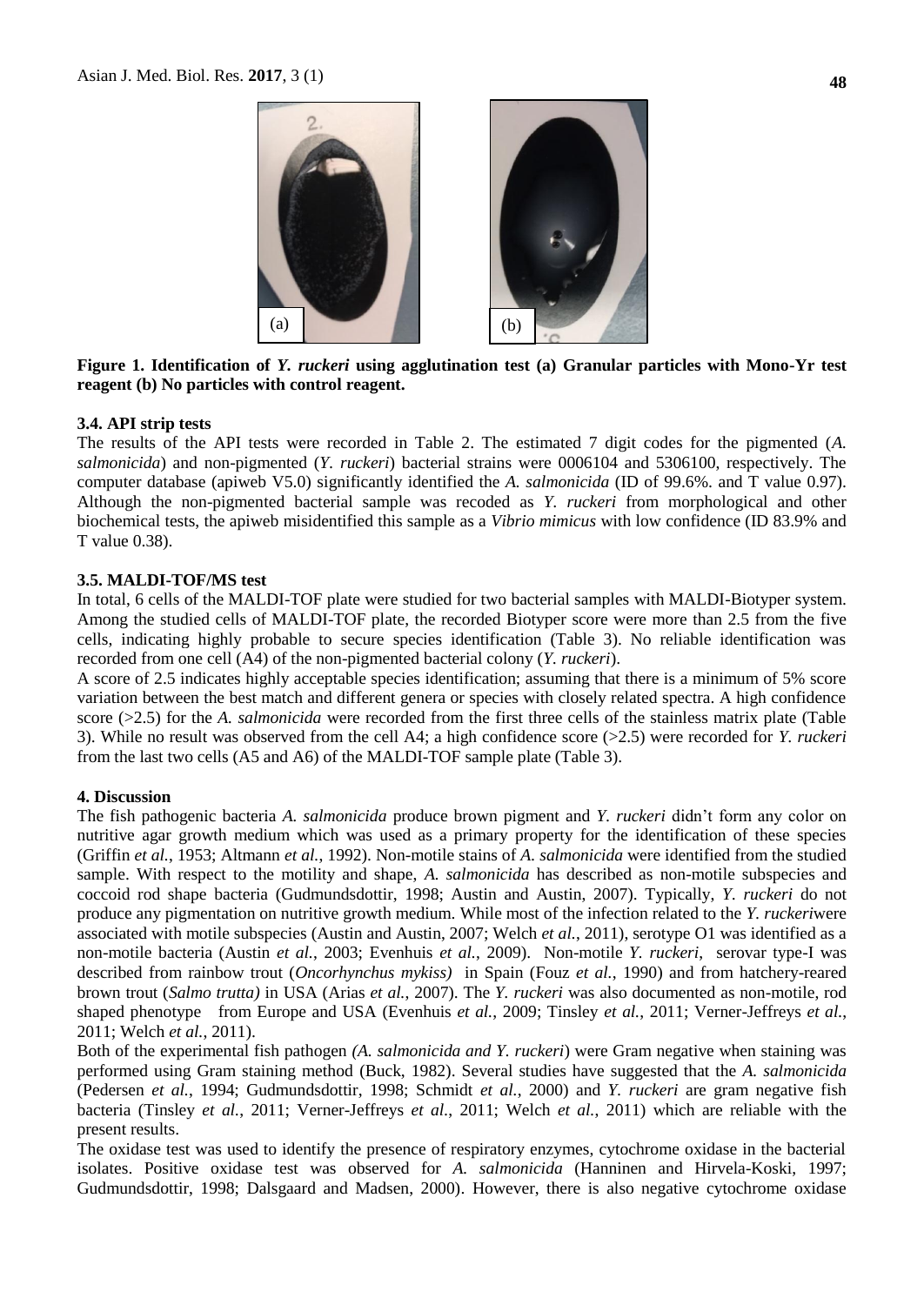reaction recorded from another stain of *A. salmonicida* (Chapman *et al.*, 1991). Like oxidase test, *A. salmonicida* give positive reaction with catalase test. A Positive oxidase and catalase test of *A. salmonicida* were recoded from turbot fish farm in Denmark (Pedersen *et al.*, 1994; Dalsgaard and Madsen, 2000). The studied *A. salmonicida* was observed as cytochrome oxidase positive like other research.In contrast, negative oxidase test for *Y. ruckeri* was recorded from the rainbow trout farm in Spain (Fouz *et al.*, 1990). The serotype O1 of the *Y. ruckeri* was observed as a catalase positive and oxidase negative from a fish farm in USA (Arias *et al.*, 2007). Moreover, *Y. ruckeri* was found positively reacting with biochemical test on Agglutinin (Verner-Jeffreys *et al.*, 2011). The Mono-Yr kit was able to identify the classical serotypes O1, O2 and O3 (most common serotypes) of *Y. ruckeri* that showed positive results with agglutination test, but the kit was unable to detect *Y. ruckeri*  strains of serotypes O5 and O6 (Romalde *et al.*, 1995). The studied *Y. ruckeri* stain was O1 which showed positive reaction with agglutination test.

Identification profiles of fish bacteria in this study were obtained using two commercial miniaturized systems used for Enterobacteria identification: API 20E and MALDI-TOF/MS. The API-20E system is used extensively in aquaculture for the rapid diagnosis of bacterial fish disease. Depending on the species, the API-20E strips give negative and positive reactions with different active reagent (i.e. glucose, urea, sucrose etc.). The API profile for the *A. salmonicida* was 0006104 which gave 99.6% confidence for the identification of this species by the API database (apiweb V5.0). McCasland and True (2001) had documented that *A. salmonicida* strains confirmed serologically by FAT and by the standard biochemical tests gave 2006104 and 0006104 API profile and were correctly identified as *A. salmonicida.*

According to the API database (apiweb V5.0), the *Y. ruckeri* strains were misidentified as *Vibrio mimicus* with low confidence (ID 83.9%) against the test mode of 100% oxidase test and 99% IND (L-tryptophane). The *V. mimicus* are human pathogen responsible for gastroenteritis and diarrhea and growth temperature range from 21 to 35<sup>o</sup>C which is a motile and oxidative positive bacteria (Chowdhury *et al.*, 1989; Campos *et al.*, 1996). In contrast, our cultured bacteria was a fish bacteria, incubated at  $20^{\circ}$ C, non-motile and oxidative negative which are in favor of the fish bacterial species *Y. ruckeri*. Similarly, misidentification of the *Y. ruckeri* with API-20E kits was recorded from a Spanish rainbow trout farm (Fouz *et al.*, 1990). Austin *et al*. (2003) were identified different species (*Hafnia alvei)* when examined reference strains of *Y. ruckeri* in API 20E test (Austin *et al.*, 2003). Therefore, it has been suggested that the addition of new API 20E profile in the API database generated by *Y. ruckeri* strains would improve the rapid diagnosis of ERM (Yancey *et al.*, 1989; Austin *et al.*, 2003).

The identification and characterization of microorganisms by MALDI-TOF MS is based on the detection of mass signals from biomarkers. The mass signals are specific at genus, species or sub-group level for each microorganism. Although, it is widely used for the identification of human pathogen, it is also able to identify fish bacteria i.e. *A. hydrophila, A. salmonicida, Flavobacterium columnare*, *Y. ruckeri, Vibrio* sp. (Dumpala *et al.*, 2010; Benagli *et al.*, 2012; Wang *et al.*, 2013; Jansson *et al.*, 2015). The MALDI-TOF results showed up to species consistency with a higher confidence score (>2.5) and provided identification of the strains *A*. *salmonicida (ATCC33658) and Y. ruckeri (ATCC0305222-1)* species in the present study. The results suggest that the proteometric based MALDI-TOF MS-based identification represents a powerful device for quick and correct classification and characterization of *A. salmonicida* and *Y. ruckeri* species.

#### **5. Conclusions**

The *A. salmonicida* and *Y. ruckeri* are the common bacteria for fish disease worldwide. It affects more in farm fish than wild fish and causes a huge loss of commercial fish production. In this respects, rapid and accurate diagnosis of the causative agent of fish disease is essential to take proper steps for the treatment of the infections and trace-back of disease outbreaks associated with microbial infections. It is difficult to set correct identification of a microbial species using one/two biochemical test. Therefore, combination of a series of rapid biochemical as well as PCR tests is important for diagnosis of pathogens. In this study, *A. salmonicida* was confirmed by the entire applied test. While API 20E strips test misidentified *Y. ruckeri*. The others test such as Gram staining, agglutination, catalase, oxidase and MALDI-TOF provides accurate results for the identification of the bacteria. For the rapid identification of furunculosis and ERM disease, the above mentioned test would be helpful for aquaculture operation. Additionally, molecular identification is needed about the host specificity of the stains.

#### **Acknowledgements**

The author sincerely thanks toInger Dalsgaard for support this special arrangement with different tests. Special thanks to Lisbeth Schade Hansen for her cordial cooperation during the laboratory work and giving me necessary information to carry out the study.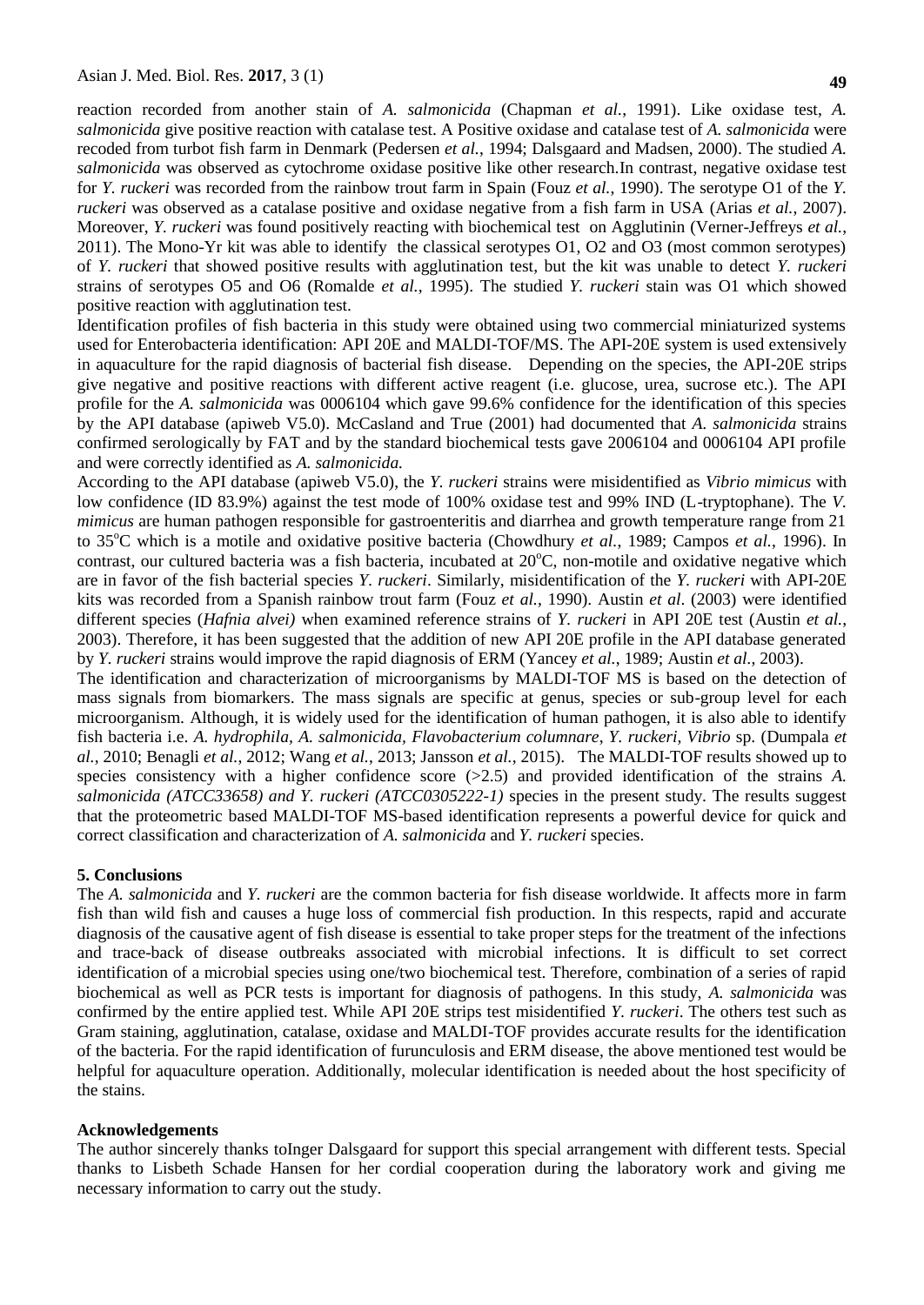#### **Conflict of interest**

None to declare.

#### **References**

- Altmann K, M Marshall, SE Nicholson, PJ Hanna and N Gudkovs, 1992. Glucose repression of pigment production in atypical isolates of *Aeromonas salmonicida* responsible for goldfish ulcer disease. Microbios, 72:215-220.
- Arias CR, O Olivares-Fuster, K Hayden, CA Shoemaker, JM Grizzle and PH Klesius, 2007. First report of *Yersinia ruckeri* biotype 2 in the USA. J. Aquat. Anim. Health, 19:35-40.
- Austin B, 1993. Recovery of "atypical" isolates of *Aeromonas salmonicida*, which grow at 37 C, from ulcerated non-salmonids in England. J. Fish Dis., 16:165-168.
- Austin B, 2011. Taxonomy of bacterial fish pathogens. Vet. Res., 42:20.
- Austin B and DA Austin, 2007. Bacterial fish pathogens: disease of farmed and wild fish. Springer Science & Business Media.
- Austin DA, PA Robertson and B Austin, 2003. Recovery of a new biogroup of *Yersinia ruckeri* from diseased rainbow trout (*Oncorhynchus mykiss*, Walbaum). Syst. Appl. Microbiol., 26:127-131.
- Benagli C, A Demarta and A Caminada, 2012. A Rapid MALDI-TOF MS Identification Database at Genospecies Level for Clinical and Environmental *Aeromonas* Strains. PLoS ONE, 7:1-6.
- Biswas S and JM Rolain, 2013. Use of MALDI-TOF mass spectrometry for identification of bacteria that are difficult to culture. J. Microbiol. Methods, 92:14-24.
- Buck JD, 1982. Nonstaining (KOH) method for determination of gram reactions of marine bacteria. Appl. Environ. Microbiol., 44: 992-993.
- Campos E, H Bolanos, MT Acuna, G Diaz, MC Matamoros, H Raventos, LM Sanchez, O Sanchez and C Barquero, 1996. *Vibrio mimicus* diarrhea following ingestion of raw turtle eggs. Appl. Environ. Microbiol., 62:1141-1144.
- Chapman PF, RC Cipriano and JD Teska, 1991. Isolation and phenotypic characterization of an oxidasenegative *Aeromonas salmonicida* causing furunculosis in coho salmon (*Oncorhynchus kisutch)*. J. Wildl. Dis., 27:61-67.
- Chowdhury MA, H Yamanaka, S Miyoshi, KM Aziz and S Shinoda, 1989. Ecology of *Vibrio mimicus* in aquatic environments. Appl. Environ. Microbiol., 55: 2073-2078.
- Dalsgaard I and L Madsen, 2000. Bacterial pathogens in rainbow trout, *Oncorhynchus mykiss* (Walbaum), reared at Danish freshwater farms. J. Fish Dis., 23: 199-209.
- Dumpala PR, N Gulsoy, ML Lawrence and A Karsi, 2010. Proteomic analysis of the fish pathogen *Flavobacterium columnare*. Proteome Sci., 8: 26.
- Evenhuis JP, SE Lapatra, DW Verner-Jeffreys, I Dalsgaard and TJ Welch, 2009. Identification of flagellar motility genes in *Yersinia ruckeri* by transposon mutagenesis. Appl. Environ. Microbiol., 75: 6630-6633.
- Fouz B, C Zarza and C Amaro, 1990. First description of non-motile *Yersinia ruckeri* serovar I strains causing disease in rainbow trout, *Oncorhynchus mykiss* (Walbaum), cultured in Spain. J. Fish Dis., 13: 339-346.
- Griffin PJ, SF Snieszko and SB Friddle, 1953. Pigment formation by *Bacterium salmonicida*. J. Bacteriol., 65: 652-659.
- Gudmundsdottir BK, 1998. Infections by atypical strains of the bacterium *Aeromonas salmonicida*. Buvisindi, 12: 61-72.
- Hanninen ML and V Hirvela-Koski, 1997. Molecular and phenotypic methods for the characterization of atypical *Aeromonas salmonicida*. Vet. Microbiol., 56: 147-158.
- Jansson E, E Eriksson, E Säker, I Dalsgaard, B Nonnemann, I Roozenburg and O Haenen, 2015. Matrix-assisted laser desorption/ionization time of flight, MALDI-TOF, mass spectrometry for identification of fish pathogenic bacteria. Page 384 in Proc. In Book of Abstract. 17th International Conference on Diseases of Fish And Shellfish 2015, Las Palmas.
- Kaku Y, Y Yamada and H Wakabayashi, 1999. Characterization of atypical *Aeromonas salmonicida* isolated from an epizootic ulcerative disease in carp (*Cyprinus carpio*). Fish Pathology, 34: 155-162.
- McCasland B and K True, 2001. Bacteriology. National Wild Fish Health Survey, Laboratory Procedures Manual, USFWS, Washington,D.C. .
- Meier W, 1986. Enteric redmouth disease: outbreak in rainbow trout in Switzerland. Dis. Aquat. Organi, 2: 81- 82.
- Pedersen K, H Kofod, I Dalsgaard and JL Larsen, 1994. Isolation of oxidase-negative *Aeromonas salmonicida*  from diseased turbot *Scophthalmus maximus*. Dis. Aquat. Organi, 18: 149-154.